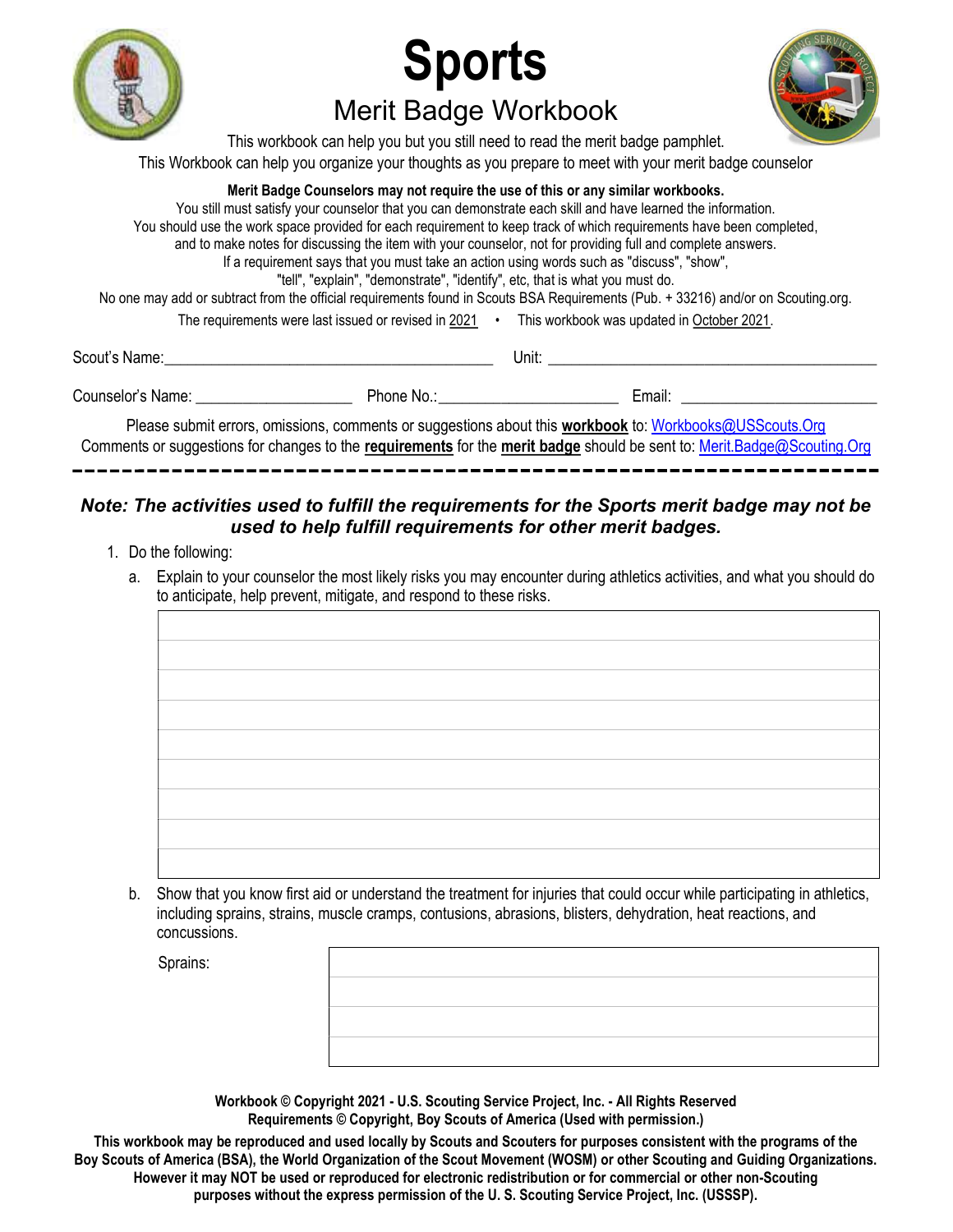| Sports |                 |  |
|--------|-----------------|--|
|        | Strains:        |  |
|        |                 |  |
|        |                 |  |
|        | Muscle Cramps   |  |
|        |                 |  |
|        |                 |  |
|        |                 |  |
|        | Contusions:     |  |
|        |                 |  |
|        |                 |  |
|        | Abrasions:      |  |
|        |                 |  |
|        |                 |  |
|        |                 |  |
|        | Blisters:       |  |
|        |                 |  |
|        |                 |  |
|        | Dehydration:    |  |
|        |                 |  |
|        |                 |  |
|        |                 |  |
|        | Heat reactions: |  |
|        |                 |  |
|        |                 |  |
|        | Concussions     |  |
|        |                 |  |
|        |                 |  |
|        |                 |  |

c. The importance of maintaining a healthy diet.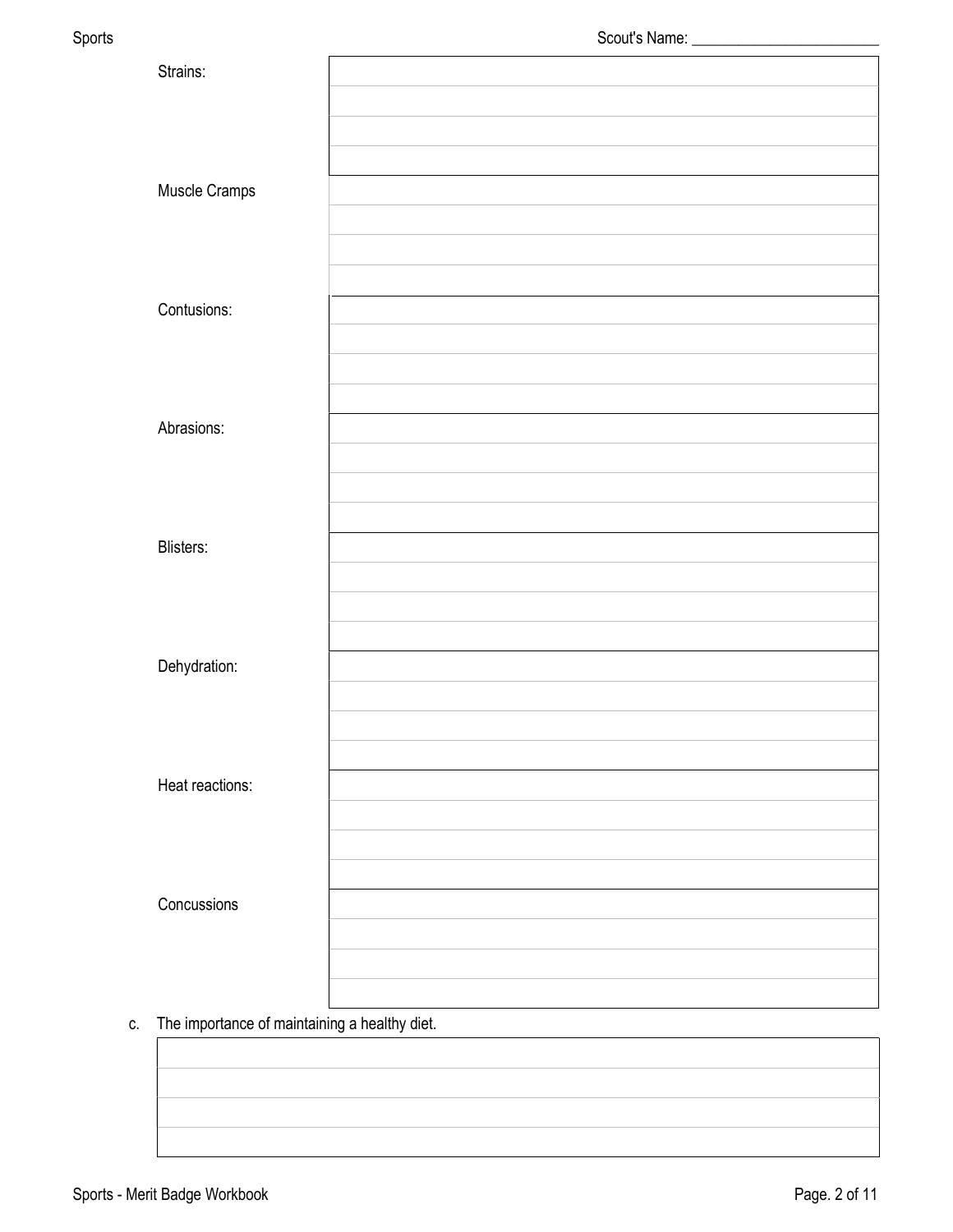- 2. Explain the following:
- a. Before completing requirements 4 and 5, show that you have received a physical examination from your health care practitioner within the last 12 months.
	- b. Explain the importance of the physical exam

b. Explain the importance of maintaining good health habits for life (such as exercising regularly), and how the use of tobacco products, alcohol, and other harmful substances can negatively affect your health and your performance in sports activities.

Maintaining good health habits:

Use of tobacco products: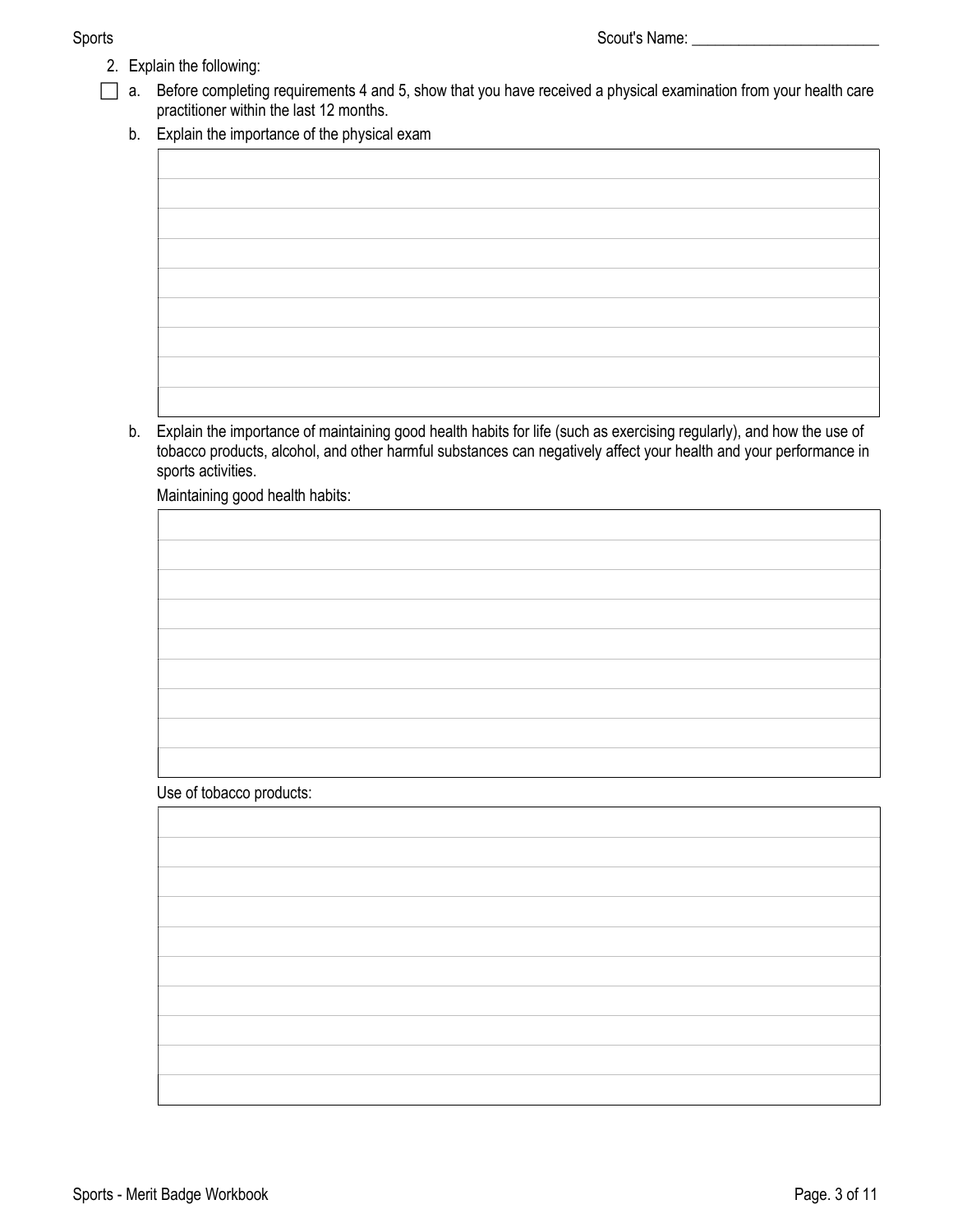| Use of alcohol: |  |  |  |  |  |
|-----------------|--|--|--|--|--|
|-----------------|--|--|--|--|--|

Use of other harmful substances:

c. Explain the importance of maintaining a healthy diet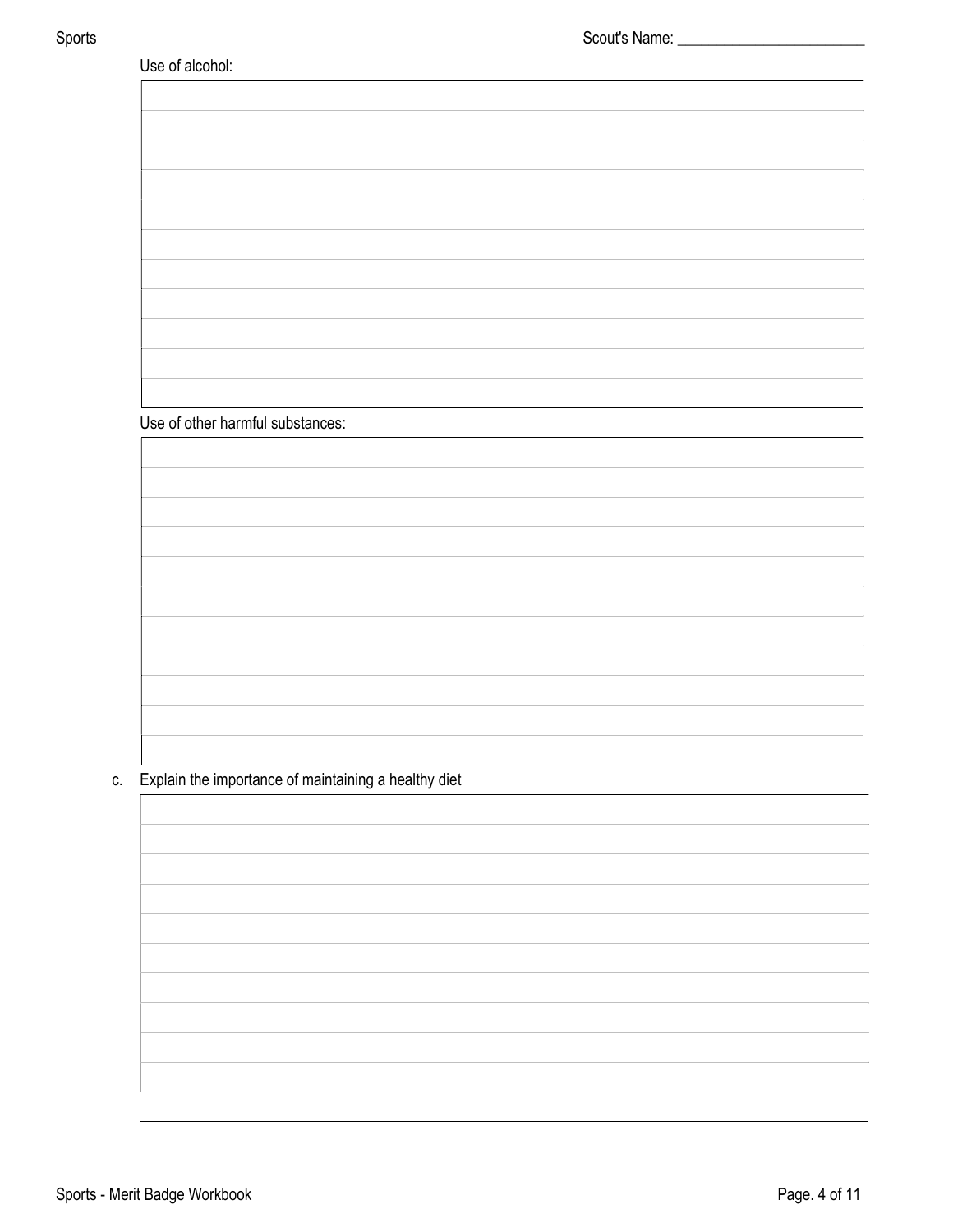- 3. Discuss the following:
	- a. The importance of warming up and cooling down

## b. The importance of weight training

c. What an amateur athlete is and the differences between an amateur and a professional athlete

d. The attributes (qualities) of a good sport, the importance of sportsmanship, and the traits of a good team leader and player who exhibits Scout spirit on and off the playing field.

### Attributes (qualities) of a good sport: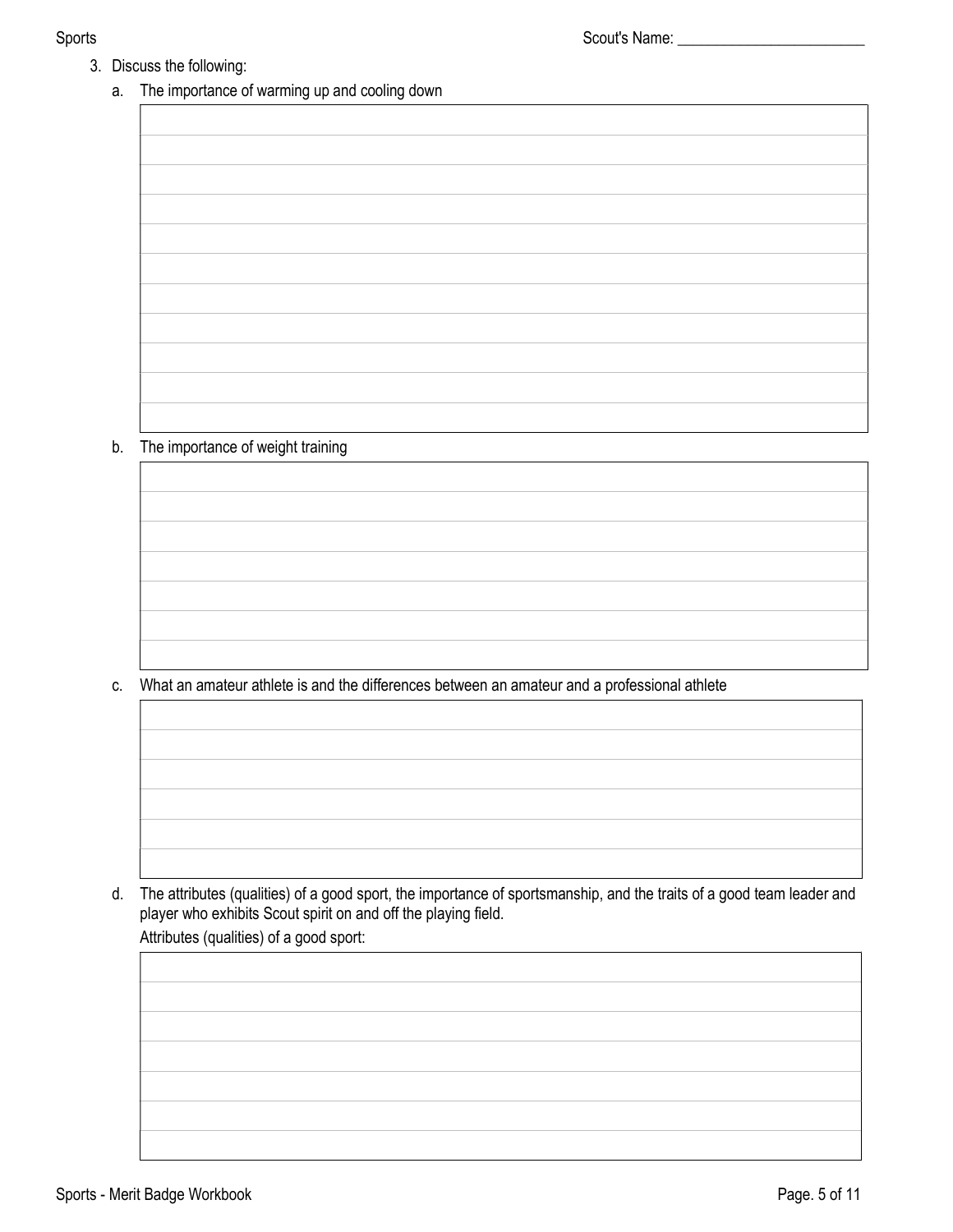The importance of sportsmanship:

The traits of a good team leader and player:

 $\Box$  4. Take part for one season (or four months) as a competitive individual or as a member of an organized team in TWO of the following sports: baseball, basketball, bowling, cross-country, field hockey, football, golf, gymnastics, ice hockey, lacrosse, soccer, softball, swimming, table tennis, tennis, track and field, volleyball, water polo, wrestling, cheerleading, and/or badminton. Your counselor may approve in advance other recognized sports, but not any sport that is restricted and not authorized by the BSA.

| Baseball          | Ice Hockey          | Volleyball        |
|-------------------|---------------------|-------------------|
| <b>Basketball</b> | Lacrosse            | <b>Water Polo</b> |
| <b>Bowling</b>    | Soccer              | Wrestling         |
| Cross-Country     | Softball            | Cheerleading      |
| Field Hockey      | Swimming            | Badminton         |
| Football          | <b>Table Tennis</b> |                   |
| Golf              | Tennis              |                   |
| Gymnastics        | Track and field     |                   |

Then with your chosen sports do the following:

- a. Give the rules and etiquette for the two sports you picked.
- b. List the equipment needed for the two sports you chose. Describe the protective equipment and appropriate clothing (if any) and explain why it is needed.
- c. Draw diagrams of the playing area for your two sports.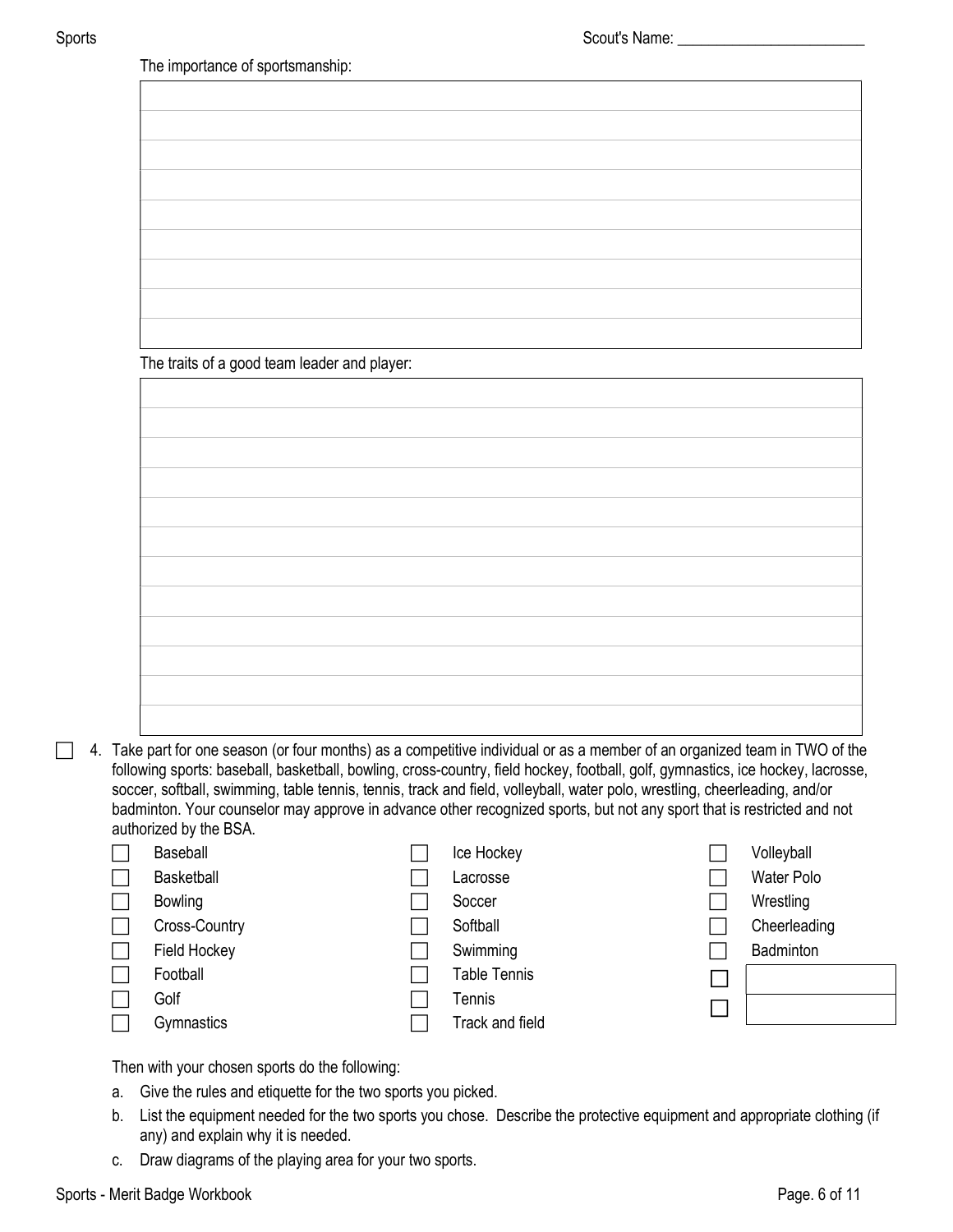| Sport 1:<br>Season Began<br>Season Ended<br>Give the rules and etiquette<br>List the equipment needed.<br>b.<br>Describe the protective equipment and appropriate clothing (if any) and explain why it is needed. |    |  | Scout's Name: |  |  |  |
|-------------------------------------------------------------------------------------------------------------------------------------------------------------------------------------------------------------------|----|--|---------------|--|--|--|
|                                                                                                                                                                                                                   |    |  |               |  |  |  |
|                                                                                                                                                                                                                   | a. |  |               |  |  |  |
|                                                                                                                                                                                                                   |    |  |               |  |  |  |
|                                                                                                                                                                                                                   |    |  |               |  |  |  |
|                                                                                                                                                                                                                   |    |  |               |  |  |  |
|                                                                                                                                                                                                                   |    |  |               |  |  |  |
|                                                                                                                                                                                                                   |    |  |               |  |  |  |
|                                                                                                                                                                                                                   |    |  |               |  |  |  |
|                                                                                                                                                                                                                   |    |  |               |  |  |  |
|                                                                                                                                                                                                                   |    |  |               |  |  |  |
|                                                                                                                                                                                                                   |    |  |               |  |  |  |
|                                                                                                                                                                                                                   |    |  |               |  |  |  |
|                                                                                                                                                                                                                   |    |  |               |  |  |  |
|                                                                                                                                                                                                                   |    |  |               |  |  |  |
|                                                                                                                                                                                                                   |    |  |               |  |  |  |
|                                                                                                                                                                                                                   |    |  |               |  |  |  |
|                                                                                                                                                                                                                   |    |  |               |  |  |  |
|                                                                                                                                                                                                                   |    |  |               |  |  |  |
|                                                                                                                                                                                                                   |    |  |               |  |  |  |
|                                                                                                                                                                                                                   |    |  |               |  |  |  |
|                                                                                                                                                                                                                   |    |  |               |  |  |  |
|                                                                                                                                                                                                                   |    |  |               |  |  |  |
|                                                                                                                                                                                                                   |    |  |               |  |  |  |
|                                                                                                                                                                                                                   |    |  |               |  |  |  |
|                                                                                                                                                                                                                   |    |  |               |  |  |  |
|                                                                                                                                                                                                                   |    |  |               |  |  |  |
|                                                                                                                                                                                                                   |    |  |               |  |  |  |
|                                                                                                                                                                                                                   |    |  |               |  |  |  |
|                                                                                                                                                                                                                   |    |  |               |  |  |  |
|                                                                                                                                                                                                                   |    |  |               |  |  |  |
|                                                                                                                                                                                                                   |    |  |               |  |  |  |
|                                                                                                                                                                                                                   |    |  |               |  |  |  |
|                                                                                                                                                                                                                   |    |  |               |  |  |  |
|                                                                                                                                                                                                                   |    |  |               |  |  |  |
|                                                                                                                                                                                                                   |    |  |               |  |  |  |
|                                                                                                                                                                                                                   |    |  |               |  |  |  |
|                                                                                                                                                                                                                   |    |  |               |  |  |  |
|                                                                                                                                                                                                                   |    |  |               |  |  |  |
|                                                                                                                                                                                                                   |    |  |               |  |  |  |
|                                                                                                                                                                                                                   |    |  |               |  |  |  |
|                                                                                                                                                                                                                   |    |  |               |  |  |  |
|                                                                                                                                                                                                                   |    |  |               |  |  |  |
|                                                                                                                                                                                                                   |    |  |               |  |  |  |
|                                                                                                                                                                                                                   |    |  |               |  |  |  |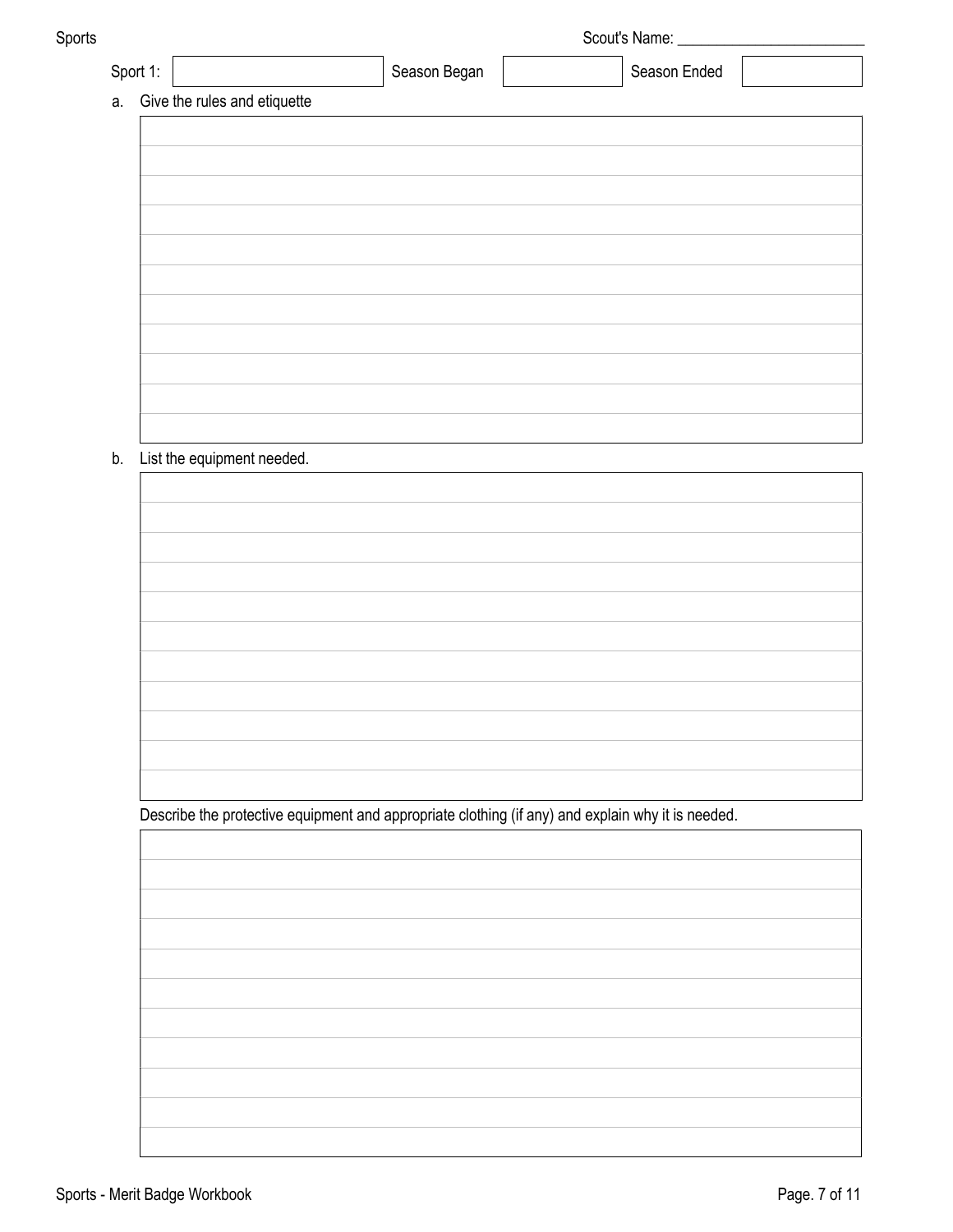c. Diagram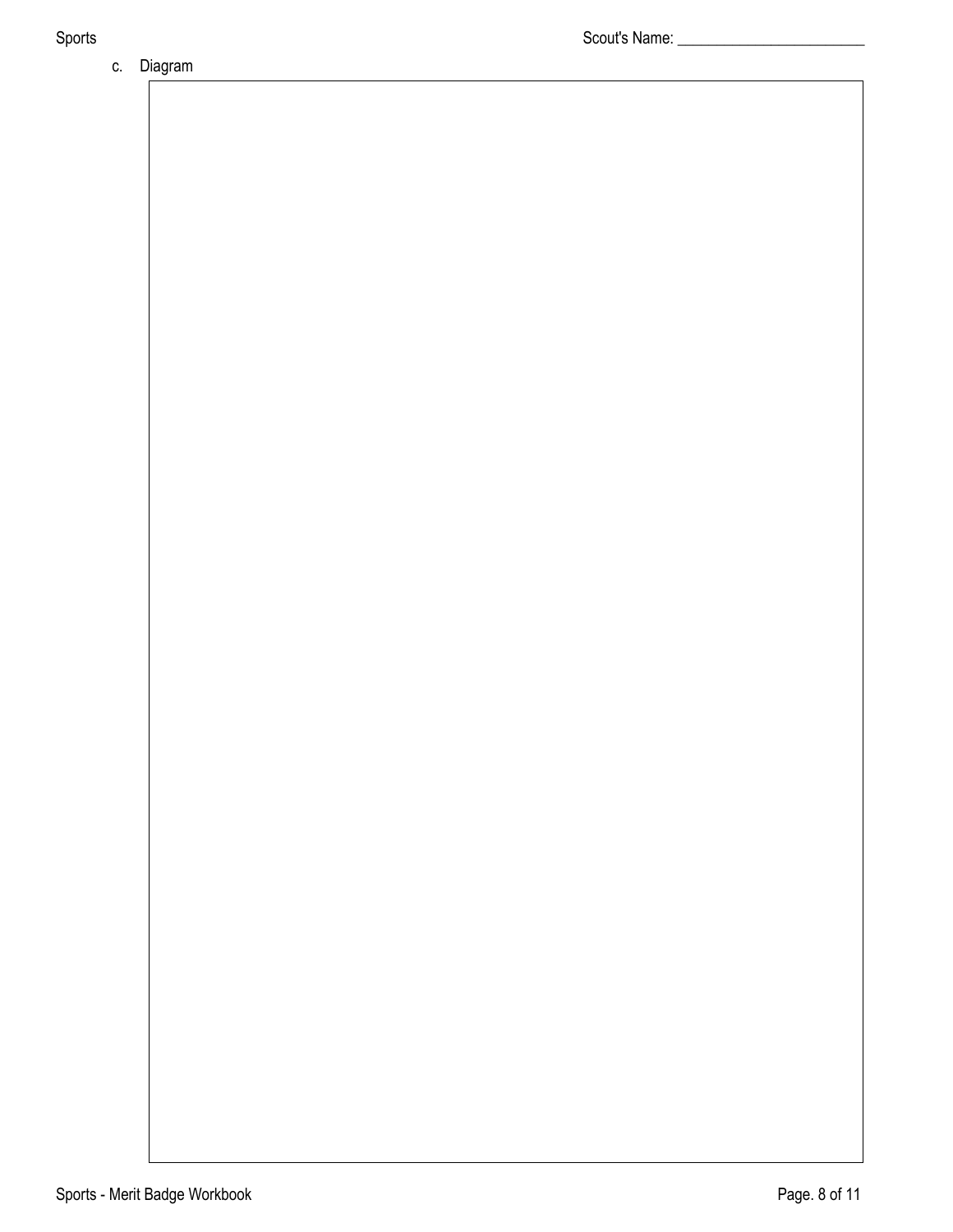|          |  |                              |  |  | Scout's Name: |  |  |  |                                                                                                   |  |
|----------|--|------------------------------|--|--|---------------|--|--|--|---------------------------------------------------------------------------------------------------|--|
| Sport 2: |  |                              |  |  | Season Began  |  |  |  | Season Ended                                                                                      |  |
| a.       |  | Give the rules and etiquette |  |  |               |  |  |  |                                                                                                   |  |
|          |  |                              |  |  |               |  |  |  |                                                                                                   |  |
|          |  |                              |  |  |               |  |  |  |                                                                                                   |  |
|          |  |                              |  |  |               |  |  |  |                                                                                                   |  |
|          |  |                              |  |  |               |  |  |  |                                                                                                   |  |
|          |  |                              |  |  |               |  |  |  |                                                                                                   |  |
|          |  |                              |  |  |               |  |  |  |                                                                                                   |  |
|          |  |                              |  |  |               |  |  |  |                                                                                                   |  |
|          |  |                              |  |  |               |  |  |  |                                                                                                   |  |
|          |  |                              |  |  |               |  |  |  |                                                                                                   |  |
|          |  |                              |  |  |               |  |  |  |                                                                                                   |  |
|          |  |                              |  |  |               |  |  |  |                                                                                                   |  |
|          |  |                              |  |  |               |  |  |  |                                                                                                   |  |
|          |  |                              |  |  |               |  |  |  |                                                                                                   |  |
| b.       |  | List the equipment needed.   |  |  |               |  |  |  |                                                                                                   |  |
|          |  |                              |  |  |               |  |  |  |                                                                                                   |  |
|          |  |                              |  |  |               |  |  |  |                                                                                                   |  |
|          |  |                              |  |  |               |  |  |  |                                                                                                   |  |
|          |  |                              |  |  |               |  |  |  |                                                                                                   |  |
|          |  |                              |  |  |               |  |  |  |                                                                                                   |  |
|          |  |                              |  |  |               |  |  |  |                                                                                                   |  |
|          |  |                              |  |  |               |  |  |  |                                                                                                   |  |
|          |  |                              |  |  |               |  |  |  |                                                                                                   |  |
|          |  |                              |  |  |               |  |  |  |                                                                                                   |  |
|          |  |                              |  |  |               |  |  |  |                                                                                                   |  |
|          |  |                              |  |  |               |  |  |  |                                                                                                   |  |
|          |  |                              |  |  |               |  |  |  |                                                                                                   |  |
|          |  |                              |  |  |               |  |  |  |                                                                                                   |  |
|          |  |                              |  |  |               |  |  |  | Describe the protective equipment and appropriate clothing (if any) and explain why it is needed. |  |
|          |  |                              |  |  |               |  |  |  |                                                                                                   |  |
|          |  |                              |  |  |               |  |  |  |                                                                                                   |  |
|          |  |                              |  |  |               |  |  |  |                                                                                                   |  |
|          |  |                              |  |  |               |  |  |  |                                                                                                   |  |
|          |  |                              |  |  |               |  |  |  |                                                                                                   |  |
|          |  |                              |  |  |               |  |  |  |                                                                                                   |  |
|          |  |                              |  |  |               |  |  |  |                                                                                                   |  |
|          |  |                              |  |  |               |  |  |  |                                                                                                   |  |
|          |  |                              |  |  |               |  |  |  |                                                                                                   |  |
|          |  |                              |  |  |               |  |  |  |                                                                                                   |  |
|          |  |                              |  |  |               |  |  |  |                                                                                                   |  |
|          |  |                              |  |  |               |  |  |  |                                                                                                   |  |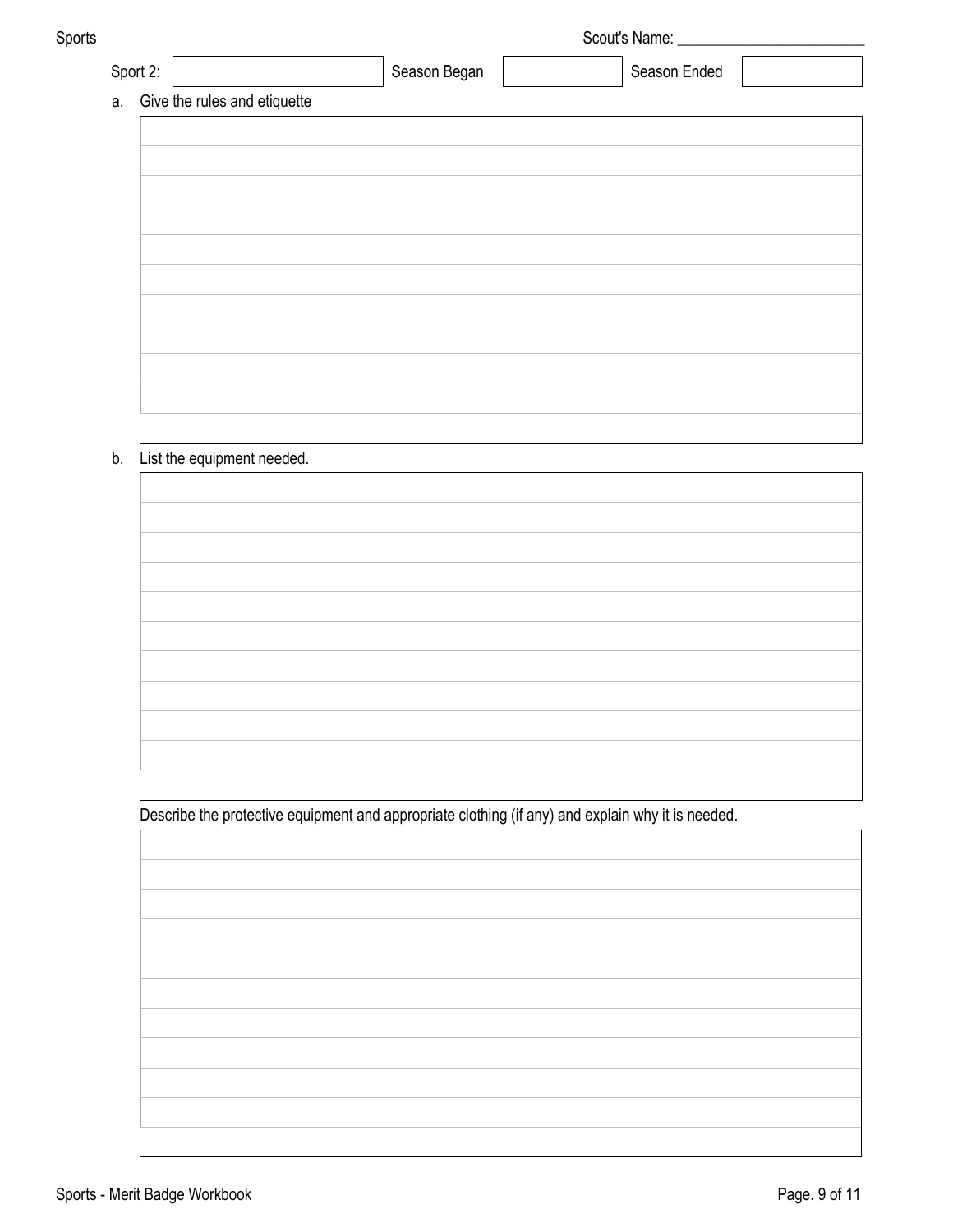c. Diagram